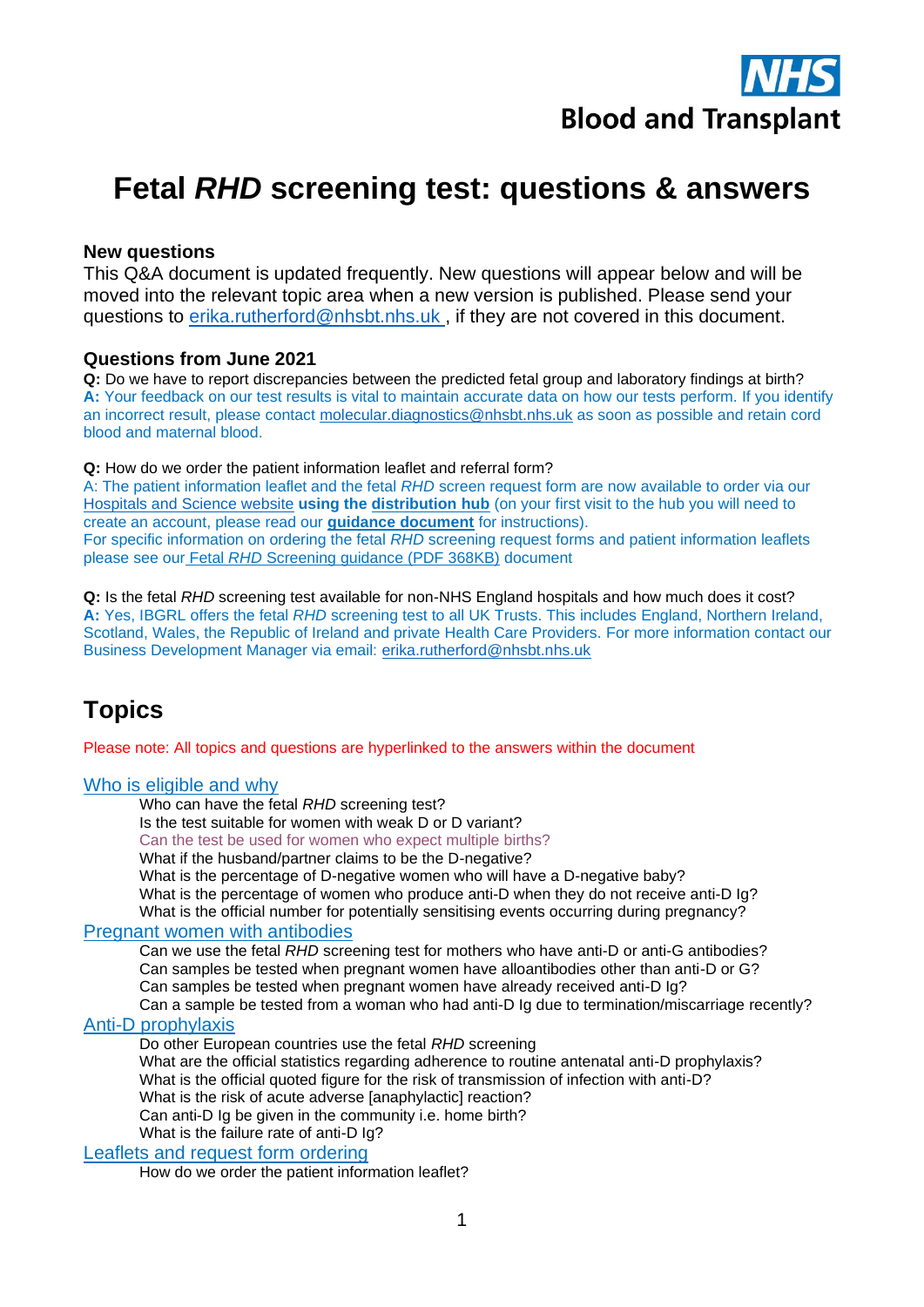

[I need more referral forms / patient information leaflets, how do I obtain them?](#page-5-3)

## Documentation [and sample requirements](#page-5-4)

[What happens when the Hospital name and NHS code information is incomplete on the request form?](#page-6-0) [Can we use our hospital specimen numbers on the sample tube and request form?](#page-6-1)

[Could hospitals continue to use their electronically generated request form?](#page-6-2)

[Would IBGRL accept 'Demand Printed Labels' on the samples?](#page-7-0)

[Which blood tube do I send, pink or purple top?](#page-7-1)

[Would IBGRL ever ask for repeat samples, if yes in which circumstances would they do this?](#page-13-0) [Would IBGRL report reasons for rejection?](#page-13-1)

[What would IBGRL consider as 'short sample'? IBGRL's minimum sample size?](#page-7-2)

[Why do samples for fetal genotyping have to be stored at room temperature?](#page-7-3)

[How many samples does IBGRL reject?](#page-7-4)

<span id="page-1-1"></span>[What if the EDD for the pregnancy has changed since a sample was sent for fetal](#page-8-0) *RHD* screening? [Licencing and accreditation](#page-1-1)

## Is the fetal *RHD* [screening test provided by NHSBT accredited?](#page-8-1)

[Does IBGRL participate in EQA for the fetal](#page-8-2) *RHD* screening test?

## IT - [LIMS](#page-8-3)

[How do other hospitals set up the fetal](#page-8-4) *RHD* screening test on their LIMS?

[Is NHSBT planning to transfer results electronically from their LIMS to the hospital LIMS in the future?](#page-8-5)

## [Results and reports](#page-8-6)

[How do IBGRL report results for fetal](#page-9-0) *RHD* screen?

[Would IBGRL report reasons for rejection?](#page-9-1)

[It has been 14 days since a sample was sent –](#page-9-2) who do I contact?

[Could Midwives look up results on Sp-ICE?](#page-9-3)

[Is it possible that there is insufficient fetal DNA so that IBGRL could not give a result?](#page-9-4)

[Can hospitals receive email alerts when reports are verified?](#page-9-5)

[Would it be possible to receive reports via email?](#page-9-6)

[Is Sp-ICE the only way to receive reports?](#page-9-7)

[Is NHSBT developing electronic data interchange EDI –](#page-9-8) electronic requesting and reporting? [Could hospital sample numbers be bar coded and included on the results sheet?](#page-10-0)

[Could the results be bar-coded?](#page-10-1)

[How will the results be sent to the hospital?](#page-10-2)

#### [Cord blood testing](#page-10-3)

[Can hospitals drop the testing of cord blood?](#page-10-4)

[Do hospitals need to continue to test all cord blood samples?](#page-10-5)

#### [Wrong blood in tube](#page-10-6)

[Should two samples be tested to avoid wrong blood in tube \(WBIT\)?](#page-11-0)

[Has the mitigation of Wrong Blood in Tube \(WBIT\) been considered in any Trust?](#page-11-1)

## **[Discrepant results](#page-12-0)**

[Do we have to report discrepancies between the predicted fetal group and laboratory findings at birth?](#page-12-1) [How do you define a discrepancy between fetal](#page-12-2) *RHD* screening result and cord blood?

What happened when fetal *RHD* [screening test predicted RhD-positive?](#page-12-3)

[How do other hospitals manage their false positive results?](#page-13-2)

[Should the cord blood be tested at RCI for weak D investigation?](#page-13-3)

[Uncomfortable with NOT issuing anti-D Ig when there is a discrepancy?](#page-13-0)

Would a discrepancy cast [doubt over our results and how to manage these patients?](#page-13-1)

[Has NICE done a risk assessment, do we need to do one?](#page-13-4)

[What are the reasons for inconclusive results?](#page-13-5)

## [Implementation process](#page-13-6)

Project outline

<span id="page-1-0"></span>[Are customer satisfaction survey results available on your website?](#page-14-0) Suggestions for key performance indicators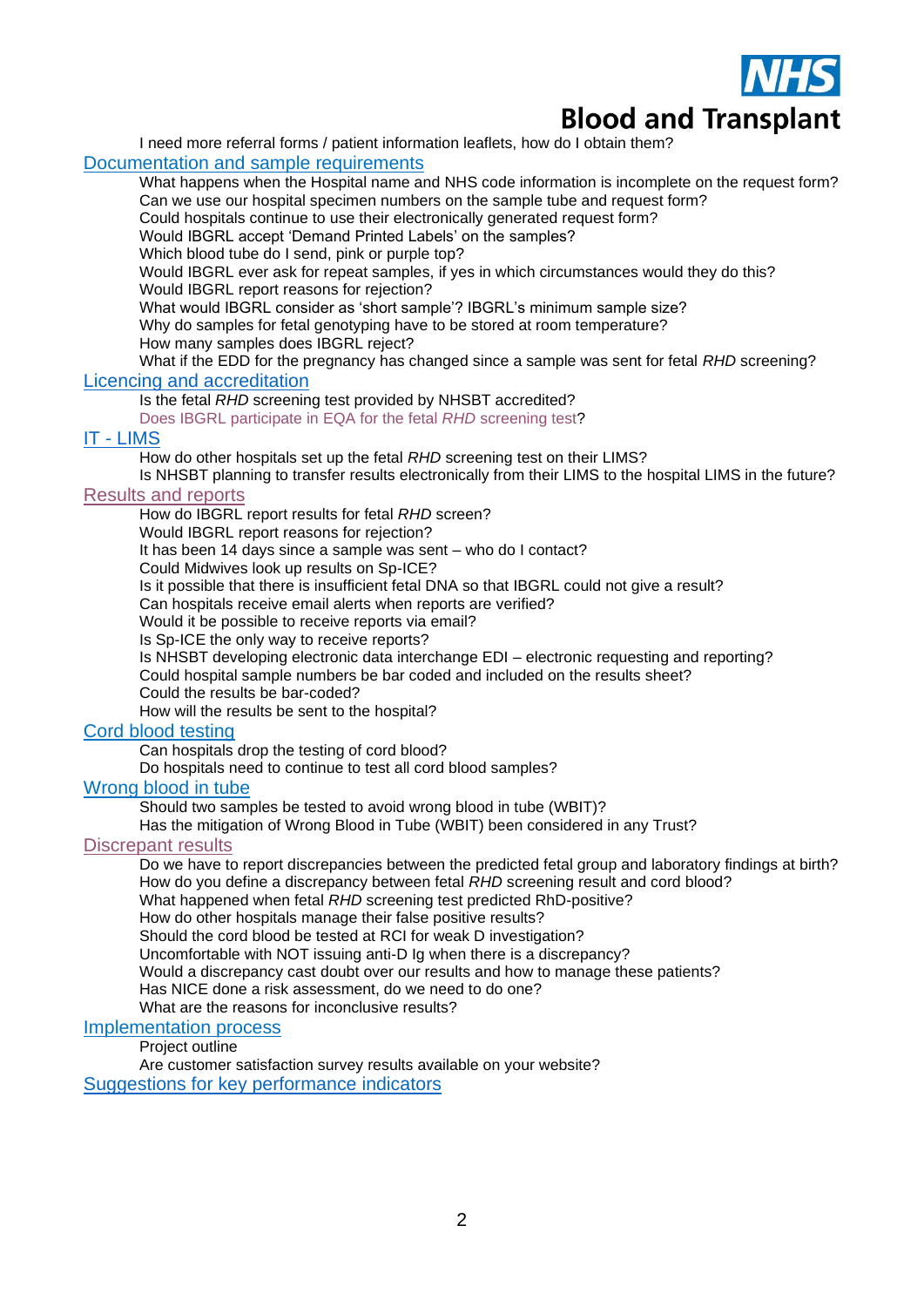

# **Who is eligible and why?**

#### <span id="page-2-0"></span>**Q:** Who can have the fetal *RHD* screening test?

**A:** The test is for D-negative pregnant women who do not have anti-D or G antibodies at booking. Please see [User Guide INF1259](https://nhsbtdbe.blob.core.windows.net/umbraco-assets-corp/11849/inf1259.pdf) – and the question below that Women who have been confirmed to be weak D or D variant are unlikely to benefit from the fetal *RHD* screening test

#### <span id="page-2-1"></span>**Q:** Is the test suitable for women who have weak D or D variant

**A:** IBGRL cannot differentiate between maternal and fetal DNA. Please see [User Guide INF1259](https://nhsbtdbe.blob.core.windows.net/umbraco-assets-corp/11849/inf1259.pdf) - *Women who have been confirmed to be weak D or D variant are unlikely to benefit from the fetal RHD screening test because the maternal RHD gene will prevent prediction of fetal D phenotype and an inconclusive test result will be issued. Women who are confirmed weak D should be treated as D-positive and prophylactic anti-D is not required. Women who are confirmed D variant should be given anti-D prophylaxis in line with local policy*.

#### <span id="page-2-2"></span>**Q:** Can the test be used for women who expect multiple births?

**A:** Yes, we can test women pregnant with twins / triplets, but the report will predict the (single) fetus as being positive or negative. A positive result in this case means **at least one** of the babies is D-positive. A negative result would mean that all the babies are D-negative. The report does not distinguish between single and multiple pregnancies

#### <span id="page-2-3"></span>**Q:** What if the husband/partner claims to be D-negative?

**A:** There are two reasons why the fetal *RHD* screening test should be considered:

- The husband/partner might not be the biological father of the baby.
- Although the paternal phenotype might be D-negative (test done in hospital laboratories) the fetal genotype (test done at Molecular Diagnostics) might reveal a weak D gene and be D-positive

#### <span id="page-2-4"></span>**Q:** What is the percentage of D-negative women who will have a D-negative baby? **A:** The prevalence of D-negative women in a Caucasian population is 15% of which 38% to 40% will have Dnegative babies. However, these figures will differ depending on the ethnic diversity of the local population, which may make a difference when calculating cost savings for implementation of the test.

<span id="page-2-5"></span>**Q:** What is the percentage of women who are D-negative and have a D-positive baby who produce anti-D when they do not receive anti-D Ig?

**A:** The usual figures quoted are 1% of women become sensitised if they receive post-natal anti-D but do not receive antenatal anti-D at 28 weeks. Sensitisation is reduced to 0.35% with the addition of routine antenatal anti-D prophylaxis (RAADP). – see also [Anti-D prophylaxis](#page-3-4) sections

#### <span id="page-2-6"></span>**Q:** What is the official number for potentially sensitising events occurring during pregnancy?

<span id="page-2-7"></span>**A:** The number of potentially sensitising events was taken from the UK audit on anti-D immunoglobulin use [National comparative audit of blood transfusion: 2013 audit of anti-D immunoglobulin prophylaxis.](http://hospital.blood.co.uk/media/27577/2013-anti-d-audit-report.pdf) The probability of women having at least 1 (reported) potentially sensitising event was estimated as15.5%. Of these, 69.3% were estimated to have had a feto-maternal haemorrhage (FMH) test and 95.8% were estimated to have had anti-D immunoglobulin after the event. It was estimated that about 80% of these events happened after 20 weeks' gestation, and it was assumed that these events were treated with the minimum required dose of 500 IU anti-D immunoglobulin. For the remaining 20% of events (before 20 weeks' gestation), it was assumed that women had the minimum required dose of 250 IU anti-D immunoglobulin.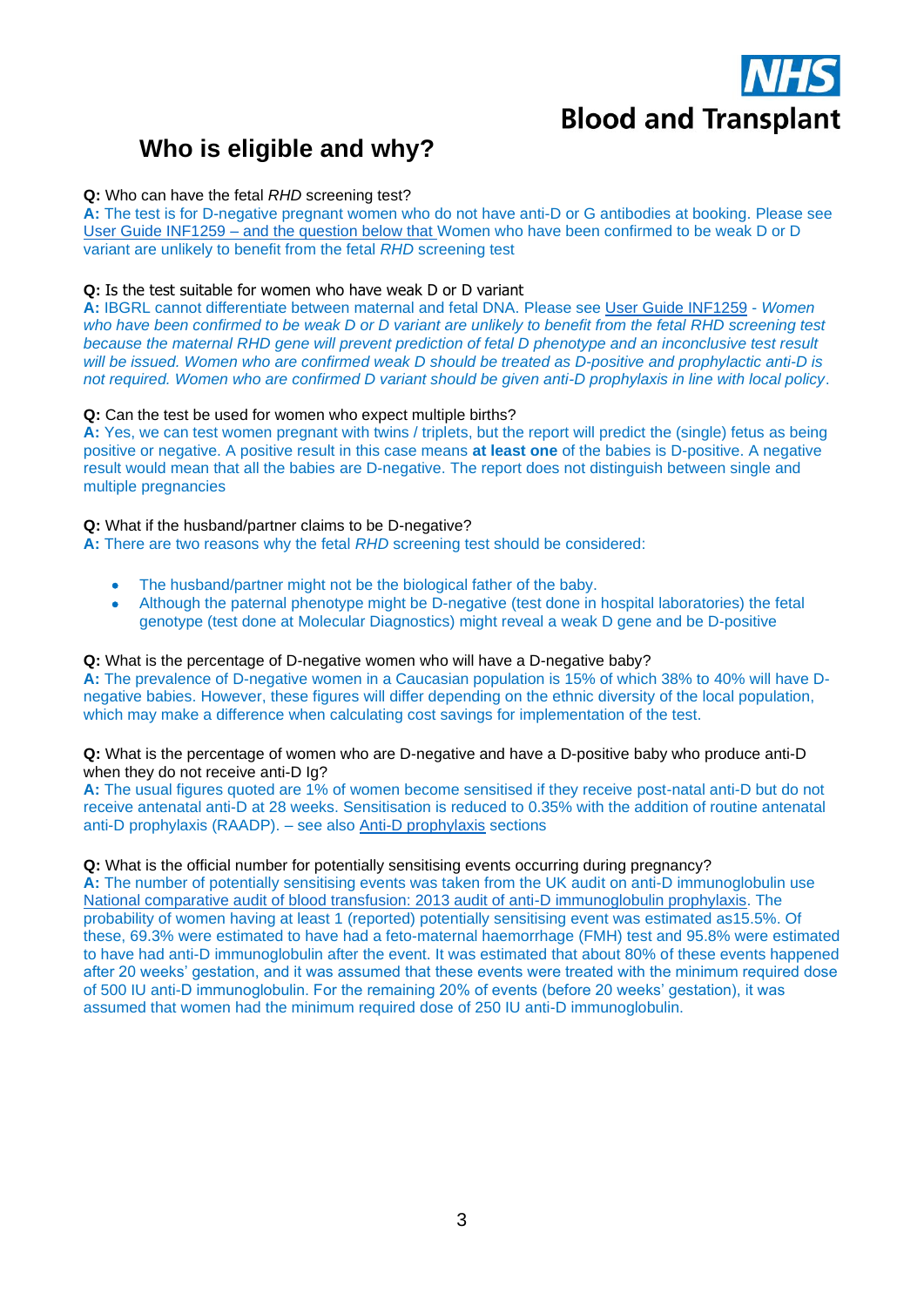

## **Pregnant women with antibodies**

<span id="page-3-0"></span>**Q:** Can we use the fetal *RHD* screening test for mothers who have anti-D or anti-G antibodies? **A:** No, the tests for fetal *RHD* screening and the diagnostic test are different. (please see User Guides: [INF1259](https://nhsbtdbe.blob.core.windows.net/umbraco-assets-corp/11849/inf1259.pdf) – page 1, 3<sup>rd</sup> paragraph – for screening test and [INF1135](https://nhsbtdbe.blob.core.windows.net/umbraco-assets-corp/10756/inf1135.pdf) page 2, second paragraph for diagnostic test)

The diagnostic test for mothers with antibodies requires manual DNA extraction whereas the screening test uses automated DNA extraction in large batches. Both tests have a similar level of sensitivity (99.9%) but the diagnostic test has a higher specificity owing to the increased coverage of the *RHD* gene and the algorithm applied to predict D status.

For women with anti-D or anti-G the consequences of both false negative **and** false positive results are significant. The diagnostic test can often identify D variant genes (in either mother or fetus) and reports can be tailored to give a recommendation for treating the fetus in that pregnancy as D-positive or D-negative. This is **not** the case for the screening test which will instead produce a report stating the test result is inconclusive and the pregnancy should be treated as if the fetus is D-positive.

The screening test is not validated for women with anti-D or anti-G alloantibodies, for this reason the User Guide states: *This guide concerns fetal D blood group testing for pregnant women who have not made and-D (or -G) and who require the test to determine their need for antenatal anti-D prophylaxis.*

Comparing gestation and sample requirements of these tests:

- 1. The fetal *RHD* screening test
	- a. From  $11^{+2}$  weeks gestation
	- b. Sample volume is 6mL EDTA and must reach IBGRL within 7days
- 2. The diagnostic test
	- a. From 16 weeks gestation
	- b. Sample volume 16mL EDTA and must reach IBGRL within 3 days of sample taken

<span id="page-3-1"></span>**Q:** Can samples be tested when pregnant women have alloantibodies other than anti-D or anti-G? **A:** Yes, samples can be tested for fetal *RHD* in the screening test which establishes the predicted D status of the fetus.

<span id="page-3-2"></span>**Q:** Can samples be tested when pregnant women have already received anti-D Ig?

**A:** Yes, samples can be tested for the fetal *RHD*. The anti-D Ig does not interfere with this test. However, the serological antibody test at booking and prior to fetal *RHD* screening **must** be negative for D and Gantibodies.

<span id="page-3-3"></span>**Q:** Can a sample be tested from a woman who had anti-D Ig due to termination/miscarriage within the last 6 months and is pregnant again?

**A: Yes and** No,

- Yes we can accept a sample if the antibody screen at booking is negative for D or G antibodies
- No we cannot accept a sample, if the serological investigation **at booking** identifies an anti-D antibody because an alloantibody cannot be excluded. Please follow the BSH guidelines for **[Blood grouping and antibody](https://b-s-h.org.uk/guidelines/guidelines/blood-grouping-and-antibody-testing-in-pregnancy/) testing in pregnancy** and treat

<span id="page-3-4"></span>this pregnancy as if an allo-immunisation has taken place. This is due to the potential failure of anti-D Ig (0.37%) although this is a very rare occurrence. See also: anti-D failure rate and related questions. You can send a sample for fetal genotype (mothers with antibodies) see our [website](https://ibgrl.blood.co.uk/services/molecular-diagnostics/) for further information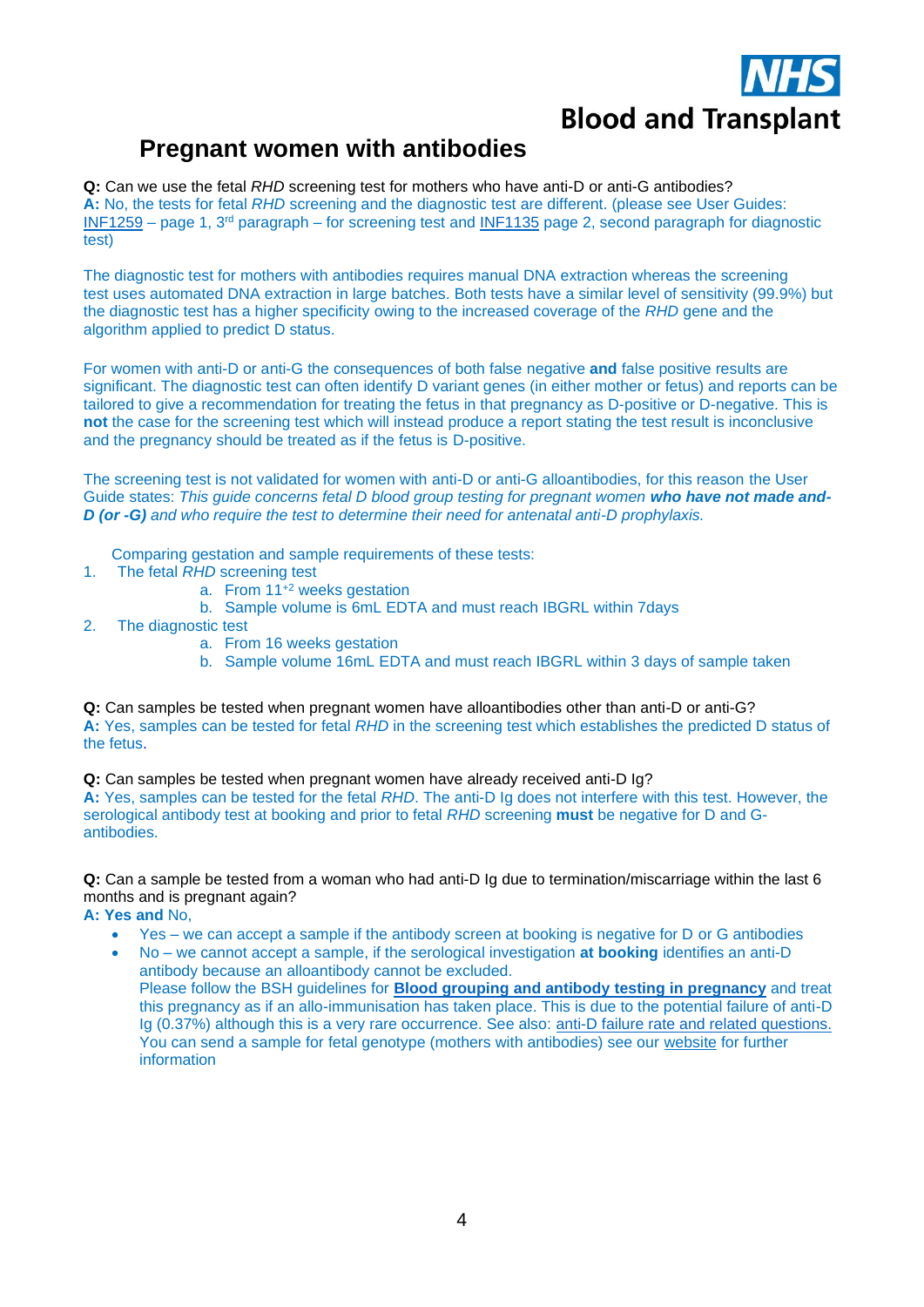# **Anti-D prophylaxis**

<span id="page-4-0"></span>**Q:** Do other European countries use the fetal *RHD* screening test or are there countries that don't use prophylactic anti-D during pregnancy?

**A:** Administration of post-natal anti-D prophylaxis is widespread in Europe and many countries have also implemented antenatal anti-D prophylaxis to prevent immunisation during pregnancy. Some countries, such as Denmark and Finland, have introduced national fetal D screening and antenatal prophylaxis concurrently. In the Netherlands, in common with England, an antenatal prophylaxis regime was already established before the introduction of fetal *RHD* screening**.** 

#### <span id="page-4-1"></span>**Q:** What are the official statistics regarding adherence to routine antenatal anti-D prophylaxis (RAADP)?

**A:** [The National comparative audit of blood transfusion: 2013 audit of anti-D immunoglobulin prophylaxis](http://hospital.blood.co.uk/media/27577/2013-anti-d-audit-report.pdf) was used to provide estimates of adherence to RAADP. It reported that, out of all eligible women: 99% had at least 1 RAADP injection; full adherence (that is the correct dose at the correct time) was better with the single-dose regimen (90%) compared with the 2-dose regimen (59%); 98.4% had postpartum anti-D prophylaxis; and 96% had anti-D immunoglobulin for documented potentially sensitising events. Within the economic model, it was assumed that adherence to RAADP was 99.0% and that adherence to postpartum anti-D prophylaxis was 98.4%. There was limited evidence on adherence to NIPT for fetal D genotype, so it was assumed that using NIPT has no additional effect on adherence to anti-D prophylaxis.

#### <span id="page-4-2"></span>**Q:** What is the official quoted figure for the risk of transmission of infection with anti-D?

**A:** There has never been a transmission of infection from anti-D in the United Kingdom from any anti-D Ig. There have been two episodes of transmission of Hepatitis C decades ago, in the Republic of Ireland and Germany; both were prior to the introduction of modern modes of testing and pathogen inactivation which would have prevented them. Transmission is effectively zero with the current products. However, unknown agents (like vCJD) should be considered in any risk assessment.

#### <span id="page-4-3"></span>**Q:** What is the risk of acute adverse [anaphylactic] reaction?

**A:** You would need to contact the individual manufacturers of each specific anti-D Ig product, as it will vary depending on the preparation of the anti-D Ig. However, the risk should be considered as very low.

#### <span id="page-4-4"></span>**Q:** Can anti-D Ig be given in the community i.e. home birth?

**A:** I am not aware of any advice stating that anti-D Ig can't be given in the community i.e. at home. Please consider the risk of anaphylaxis and follow your Trust policy.

However, when delivering a baby at home, prior to the implementation of the **fetal** *RHD* **screening test,** the midwife will **not** know the D group of the baby and will **not** know if anti-D Ig should be given. Neither would she/he know the correct dose because the cord blood group and fetal maternal haemorrhage (FMH) estimation has **not** been done.

This will be different when the **fetal** *RHD* **screening test** has been introduced. The midwife will now know the baby's D group and can give anti-D Ig immediately. Although the midwife will have to take an FMH sample (or cord blood sample if baby is predicted to be D-negative) when the baby is predicted to be D-positive and will have to give additional anti-D Ig if a large bleed has been established.

Please also note that anti-D Ig can cause anaphylactic reactions, although very rarely. Precautions must be taken when administering anti-D Ig in a home setting. Please refer to your Trust policy.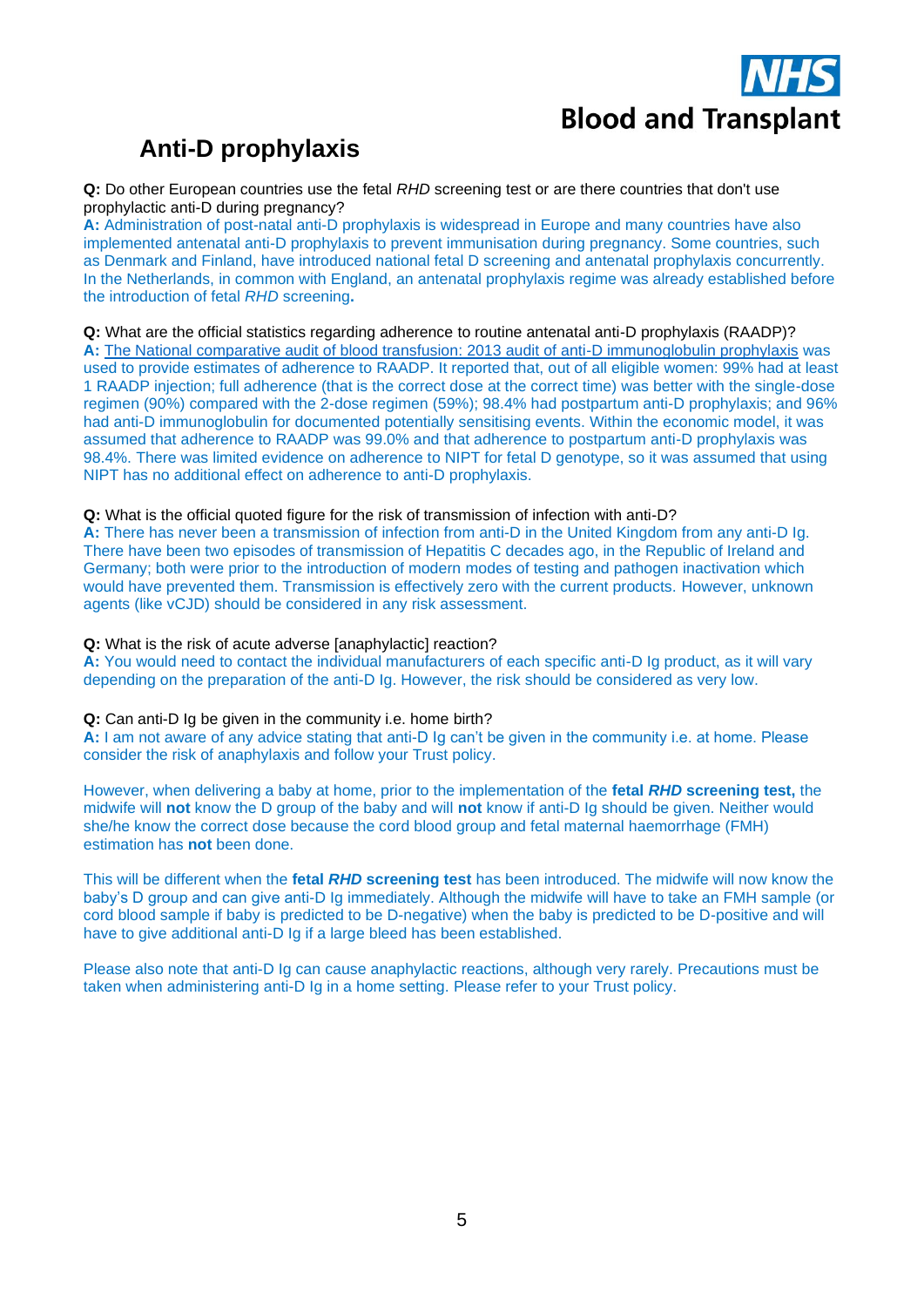

<span id="page-5-0"></span>**Q:** What is the failure rate of anti-D Ig?

**A:** Apart from the failure to administer a correct dose at the correct time, the failure rate is quoted as 0.37% NICE Health technology assessment 2003. See Table below taken from [the NICE assessment for](https://www.nice.org.uk/guidance/dg25/chapter/4-Evidence)  [implementation of the Fetal](https://www.nice.org.uk/guidance/dg25/chapter/4-Evidence) *RHD* Screening test.

|                                                                                      | <b>Odds ratio:</b><br>sensitisatio<br>n with<br><b>RAADP</b><br>(95% CI) | <b>Odds ratio:</b><br>sensitisatio<br>n at birth,<br>follow-up up<br>to 6 months,<br>with<br>postpartum<br>anti-D<br>prophylaxis <sup>2</sup><br>(95% CI) | <b>Sensitisation</b><br>rate without<br><b>RAADP</b> <sup>3</sup><br>(95% CI) | <b>Sensitisatio</b><br>n rate with<br><b>RAADP</b><br>(95% CI) | <b>Sensitisation</b><br>rate without<br><b>RAADP</b> and<br>without<br>postpartum<br>anti-D<br>prophylaxis<br>(95% CI) |  |  |
|--------------------------------------------------------------------------------------|--------------------------------------------------------------------------|-----------------------------------------------------------------------------------------------------------------------------------------------------------|-------------------------------------------------------------------------------|----------------------------------------------------------------|------------------------------------------------------------------------------------------------------------------------|--|--|
| <b>NICE</b><br>TA156<br>(2009)                                                       | 0.37<br>(0.21 to 0.65)                                                   |                                                                                                                                                           | 0.95<br>$(0.18 \text{ to } 1.71)$                                             | 0.35<br>$(0.29 \text{ to } 0.40)$                              |                                                                                                                        |  |  |
| Crowther<br>et al.<br>$(1997)^4$                                                     |                                                                          | 0.08<br>$(0.06 \text{ to } 0.11)$                                                                                                                         | $0.95^{5}$<br>$(0.18 \text{ to } 1.71)$                                       |                                                                | 10.7<br>$(8.0 \text{ to } 13.8)$                                                                                       |  |  |
| 1 Versus no RAADP, conditional on having postpartum anti-D prophylaxis.              |                                                                          |                                                                                                                                                           |                                                                               |                                                                |                                                                                                                        |  |  |
| 2 Versus no postpartum anti-D prophylaxis, conditional on no RAADP.                  |                                                                          |                                                                                                                                                           |                                                                               |                                                                |                                                                                                                        |  |  |
| 3 Conditional on having postpartum anti-D prophylaxis.                               |                                                                          |                                                                                                                                                           |                                                                               |                                                                |                                                                                                                        |  |  |
| 4 Sensitisation 6 months after delivery.                                             |                                                                          |                                                                                                                                                           |                                                                               |                                                                |                                                                                                                        |  |  |
| 5 Baseline-sensitisation rate of no RAADP assumed the same.                          |                                                                          |                                                                                                                                                           |                                                                               |                                                                |                                                                                                                        |  |  |
| Abbreviations: CI, confidence interval; RAADP, routine antenatal anti-D prophylaxis. |                                                                          |                                                                                                                                                           |                                                                               |                                                                |                                                                                                                        |  |  |

#### Table 4 Clinical effectiveness of RAADP and postpartum anti-D prophylaxis

## <span id="page-5-4"></span><span id="page-5-1"></span>**Leaflets and request form ordering**

<span id="page-5-2"></span>**Q:** How do we order the patient information leaflet and referral form?

A: The patient information leaflet and the fetal *RHD* screen request form are now available to order via our [Hospitals and Science website](http://hospital.blood.co.uk/patient-services/patient-blood-management/patient-information-leaflets/) **using the [distribution hub](https://hospital.nhsbtleaflets.co.uk/)** (on your first visit to the hub you will need to create an account, please read our **[guidance document](http://hospital.blood.co.uk/media/29289/ordering-patient-information-leaflet-v1.pdf)** for instructions). For specific information on ordering the fetal *RHD* screening request forms and patient information leaflets

please see our Fetal *RHD* [Screening guidance \(PDF 368KB\)](https://nhsbtdbe.blob.core.windows.net/umbraco-assets-corp/21811/fetal-rhd-screening-guidance.pdf) document

<span id="page-5-3"></span>**Q:** I need more referral forms / patient information leaflets, how do I obtain them?

**A:** You should contact your local NHS Trust midwifery lead, your Transfusion Practitioner or your Transfusion/Pathology Laboratory Manager who hold a regional stock of leaflets and referral forms.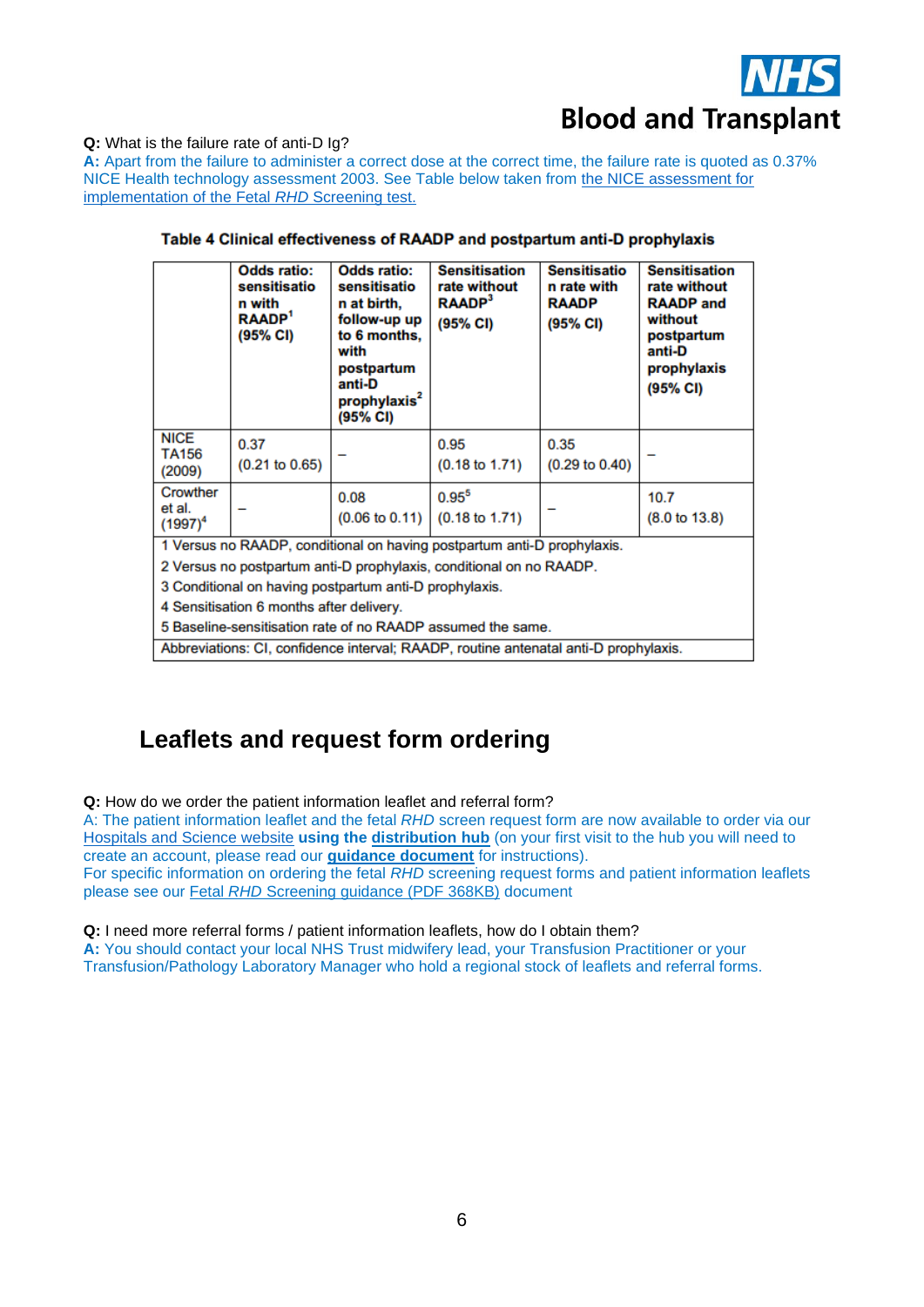

# **Documentation and sample requirements**

<span id="page-6-0"></span>**Q:** What happens when the Hospital name and NHS code information is incomplete or missing on the request form?

**A: See [User Guide INF1259](https://nhsbtdbe.blob.core.windows.net/umbraco-assets-corp/11849/inf1259.pdf)** Due to the increase in referrals for this test, it is no longer sustainable for IBGRL staff to investigate origin of requests. IBGRL is **rejecting samples which have incomplete mandatory data.** We are unable to notify you when these samples are rejected, because we will not know the origin of the sample.

#### **Please note that:**

- 1. The **hospital name and NHS code are mandatory fields on the [request form](https://nhsbtdbe.blob.core.windows.net/umbraco-assets-corp/7761/free-foetal-test-form-frm5197.pdf)**
- **2.** The **NHS code** will determine the hospital where the **report and the invoice** for this test will be allocated to.

#### **Action:**

- 1. Please ensure that your:
	- a. **full hospital name, with no abbreviation,** is on the request form
	- b. correct **NHS code** is on the request form to guarantee that you receive the report and invoice at the correct hospital.

#### <span id="page-6-1"></span>**Q:** Can we use our hospital specimen numbers on the sample tube and request form?

**A:** Yes, hospitals can use their hospital laboratory number, ensuring not to obstruct any patient identifiers, dates or signatures. The hospital laboratory number, if used, must be placed on the request form, bottom right hand above NHSBT information and sample tube if you would like this to be included in the report. We will scan your laboratory number into Hematos and it will appear on the results document (not bar-coded). See [User Guide:](https://nhsbtdbe.blob.core.windows.net/umbraco-assets-corp/11849/inf1259.pdf)

#### *Use of the hospital laboratory / pathology sample number*

*IBGRL will only include the hospital laboratory / pathology sample number on the report if the following conditions are met:*

- *i. The hospital laboratory / pathology sample number must be on both the sample tube and the request form. The number must be in a labelled, designated area of the request form so that it is clear this is the hospital laboratory / pathology sample number.*
	- *If the hospital / pathology sample number on tube and request form differ, the sample will be rejected.*
	- *If the hospital / pathology sample number is only on the tube OR the request form, the number will not be recorded.*
	- *If the hospital / pathology sample number is not in the designated area of the request form, the number will not be recorded.*
- *ii. For hospitals that use their own approved electronically generated request form and the form does not have a labelled, designated area for the hospital / pathology sample number, a hand-written label "Hospital / pathology sample number" can be written next to the number, otherwise the number will not be included on the report.*

<span id="page-6-2"></span>**Q:** Could hospitals continue to use their electronically generated request form for the Fetal *RHD* screening test instead of the NHSBT request form?

**A:** Yes, hospitals can use their electronically generated request form, if it contains all the mandatory information outlined in the NHSBT Fetal Genotype Screening [request form](https://nhsbtdbe.blob.core.windows.net/umbraco-assets-corp/11850/inf1340.pdf) guidance. Please note that this will have to be agreed with IBGRL prior to implementation.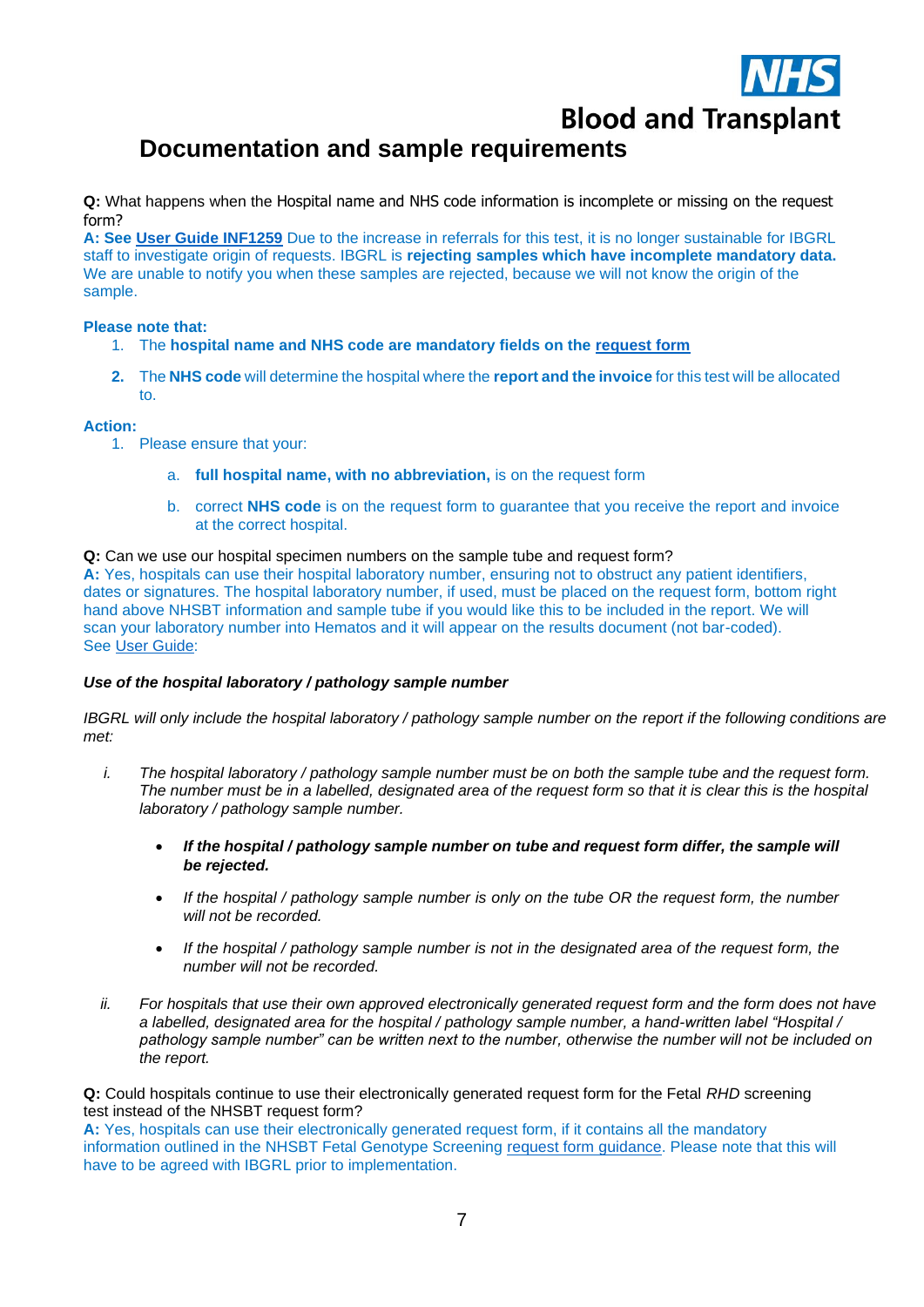

<span id="page-7-0"></span>**Q:** Would IBGRL accept 'Demand Printed Labels' on the samples?

**A:** This practice must be approved by NHSBT Quality for these sample tubes to be acceptable. However, if this has been approved for RCI and H&I samples IBGRL will accept your demand printed labels.

#### <span id="page-7-1"></span>**Q:** Which blood tube do I send, pink or purple top?

**A:** For the fetal *RHD* screening test use a 6mL EDTA tube; this can be either a pink or a purple top. Try to fill the sample tube correctly because samples will be rejected if there is less than 4mL inside the tube.

#### **Q:** Would IBGRL ever ask for repeat samples, if yes in which circumstances would they do this?

**A:** If the sample could not be tested due to one of the following:

- 1. No hospital name or abbreviation of hospital name or NHS code (note that we would not be able to send the result to your hospital Trust because we wouldn't know who you are)
- 2. Insufficient patient identifiers on tube and referral form,
- 3. Insufficient sample <4mL
- 4. Sample more than 7 days old,
- 5. Sample damage e.g. broken tube,
- 6. Sample haemolysed
- 7. Sample tube opened or used for another test
- 8. Samples not labelled, dated and signed by the person taking the sample
- 9. EDD not confirmed by scan or sample taken before 11 weeks gestation.
- 10. Where a failure occurred during processing or testing so that a result cannot be issued

#### **Q:** Would IBGRL report reasons for rejection?

**A:** Yes, we do give some generic reasons but owing to volume of samples processed we are unable to give detailed reasons for each sample. Examples include, but are not limited to:

- 'Insufficient blood in tube' if there was insufficient plasma
- Sample grossly haemolysed therefore unable to test
- EDD not supplied
- Inadequate labelling of sample or sample not dated / signed
- There was a discrepancy between the sample and request form

<span id="page-7-2"></span>**Q:** What would IBGRL consider as 'short sample'? Or in other words what is IBGRL's minimum sample size? **A:** 4mL is the minimum sample requirement. However, if you only have 4mL sample tubes available, please send 2 of these per patient. However, the minimum blood volume will not always equate to the minimum volume of plasma required for testing.

#### <span id="page-7-3"></span>**Q:** Why do samples for fetal genotyping have to be stored at room temperature?

**A:** The reason the blood sample need to be stored at room temperature, for all fetal genotyping tests, is that the white blood cells (platelets, granulocytes, lymphocytes) deteriorate when exposed to temperature changes. This results in high levels of cell free DNA from the mother, which interferes with the test i.e. mum's DNA compared with the cell free **fetal** DNA, the ratio is not correct and can give incorrect results.

For the same reason Platelet and Granulocyte donations must be stored at room temperature

#### <span id="page-7-4"></span>**Q:** How many samples does IBGRL reject?

**A:** If the hospital sends required sample from a woman eligible for the test in the specified time (7 days), there would not be any rejection as long as patient identifiers, EDD and all mandatory fields are correct on form and tube.

**Please note** that the full hospital name (no abbreviations) and NHS code (5-digit code) **must** be on the referral form otherwise IBGRL will reject the sample as they cannot identify the referring hospital! Your Trust will **not be notified** because IBGRL does not know who to contact.

See [User Guide](https://nhsbtdbe.blob.core.windows.net/umbraco-assets-corp/11849/inf1259.pdf) page 4, last paragraph for full explanation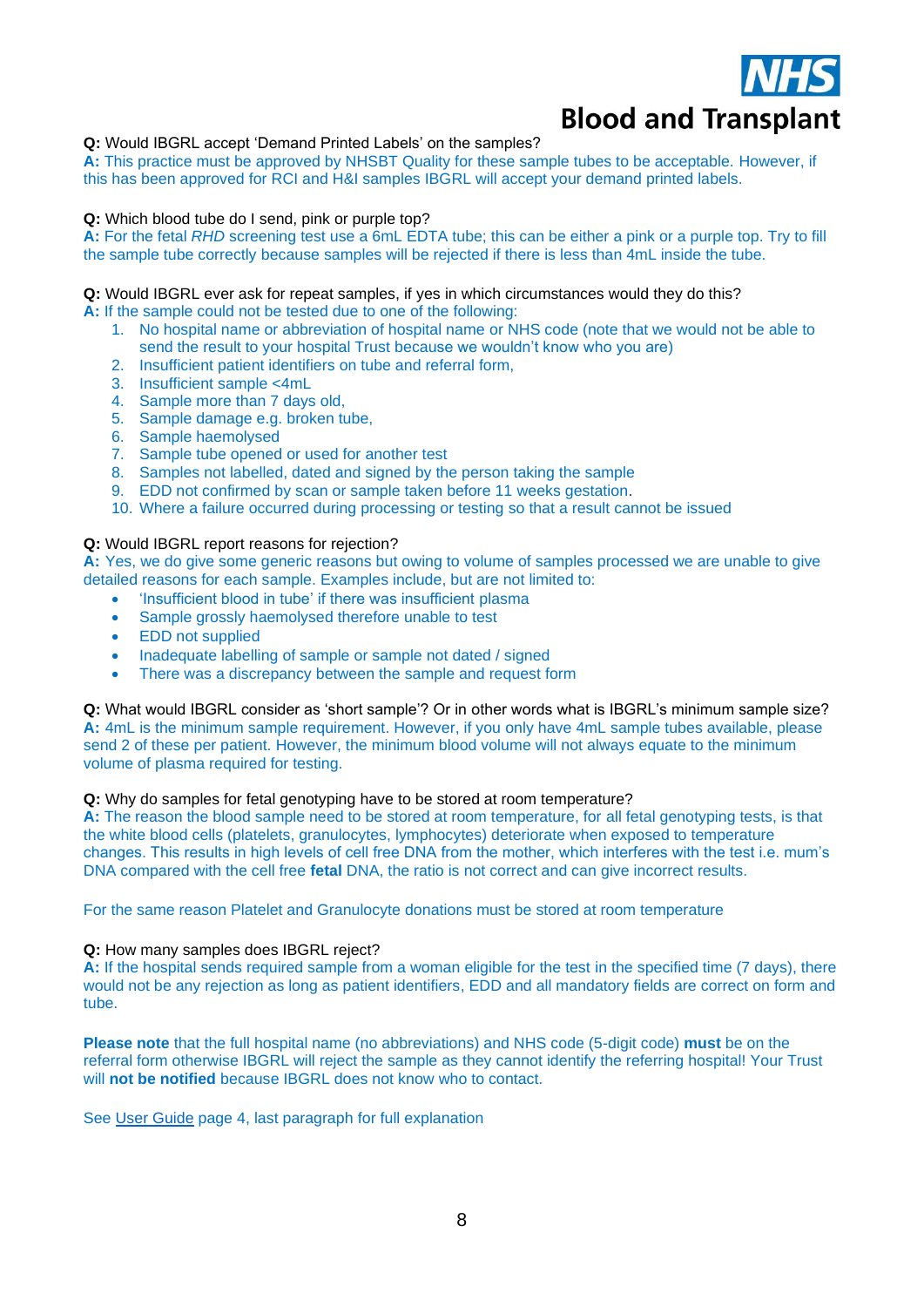

<span id="page-8-0"></span>**Q:** What if the EDD for the pregnancy has changed since a sample was sent for fetal *RHD* screening? **A:** If the new EDD means that the screening test was performed before the minimum gestation (11+2 days) and a D negative prediction was given, there is an increased risk of a false negative result. You should contact NHSBT to discuss sending another sample to repeat the test. If the EDD changes by just a few days and does not affect the minimum gestation for this test this is not important.

## **Licencing and accreditation**

<span id="page-8-1"></span>**Q:** Is the fetal *RHD* screening test provided by NHSBT accredited?

**A:** The Molecular Diagnostics department is a UKAS accredited medical laboratory [\(No 9765\)](https://nhsbtdbe.blob.core.windows.net/umbraco-assets-corp/23323/9765-ukas-shedule-of-accreditation.pdf). The fetal *RHD*  screening test is within the schedule of this accreditation.

<span id="page-8-2"></span>**Q:** Does IBGRL participate in EQA for the fetal *RHD* screening test

**A:** Yes, we do participate in an annual EQA for fetal *RHD* screening using an international EQA scheme organised in Copenhagen

## **IT - LIMS**

<span id="page-8-4"></span><span id="page-8-3"></span>**Q:** How do other hospitals set up the fetal *RHD* screening test on their LIMS? **A:** Hospitals usually set up a simple test in their LIMS linking it to the Trust's ward reporting system. This should be subject to change control and validation.

Mandatory data sets for this test are:

1. The test name – fetal *RHD* screen or cffDNA screen. Please note that the word '*screen'* should be included so that this test is not confused with the fetal genotyping diagnostic test for mothers with antibodies.

2. The pregnant women's three identifiers

3. The EDD by dating scan - this will give the information to which pregnancy/baby the test result belongs to.

4. The date the sample was taken

Results section:

1. Tests results are: Fetal RhD typing predicts that this fetus is RhD-positive, D-negative, inconclusive or not tested

2. Test comments: This result applies to the pregnancy with EDD above, or advice on giving anti-D Ig for inconclusive results, or reason for not testing the sample

<span id="page-8-5"></span>**Q:** Is NHSBT planning to transfer results electronically from their LIMS to the hospital LIMS in the future? **A:** Yes, we are working towards electronic data interchange (EDI) between hospital and NHSBT Laboratory Information Management Systems (LIMS) for several years. We are engaged with 2 Trusts to agree on the specific EDI standards and version to establish prove of concept.

The LIMS providers, collaborating with us on this project, are DXC with their iLab-TP LIMS and CliniCys with their WinPath Enterprise LIMS. We are using NPEx as middleware to link the NHSBT LIMS to the hospital LIMS.

Please see further information on the [Hospitals and Science](https://hospital.blood.co.uk/diagnostic-services/red-cell-immunohaematology/service-developments/) website.

Standard for fetal *RHD* screen:

<span id="page-8-6"></span>

| <b>Concept ID</b> | <b>Result</b> | <b>Concept ID</b>                                                                              |
|-------------------|---------------|------------------------------------------------------------------------------------------------|
|                   | Positive      | 10828004                                                                                       |
|                   |               | 260385009                                                                                      |
|                   |               | 42425007                                                                                       |
|                   |               | Cell free fetal deoxyribonucleic acid typing (procedure) 803041000000105 Negative<br>Equivocal |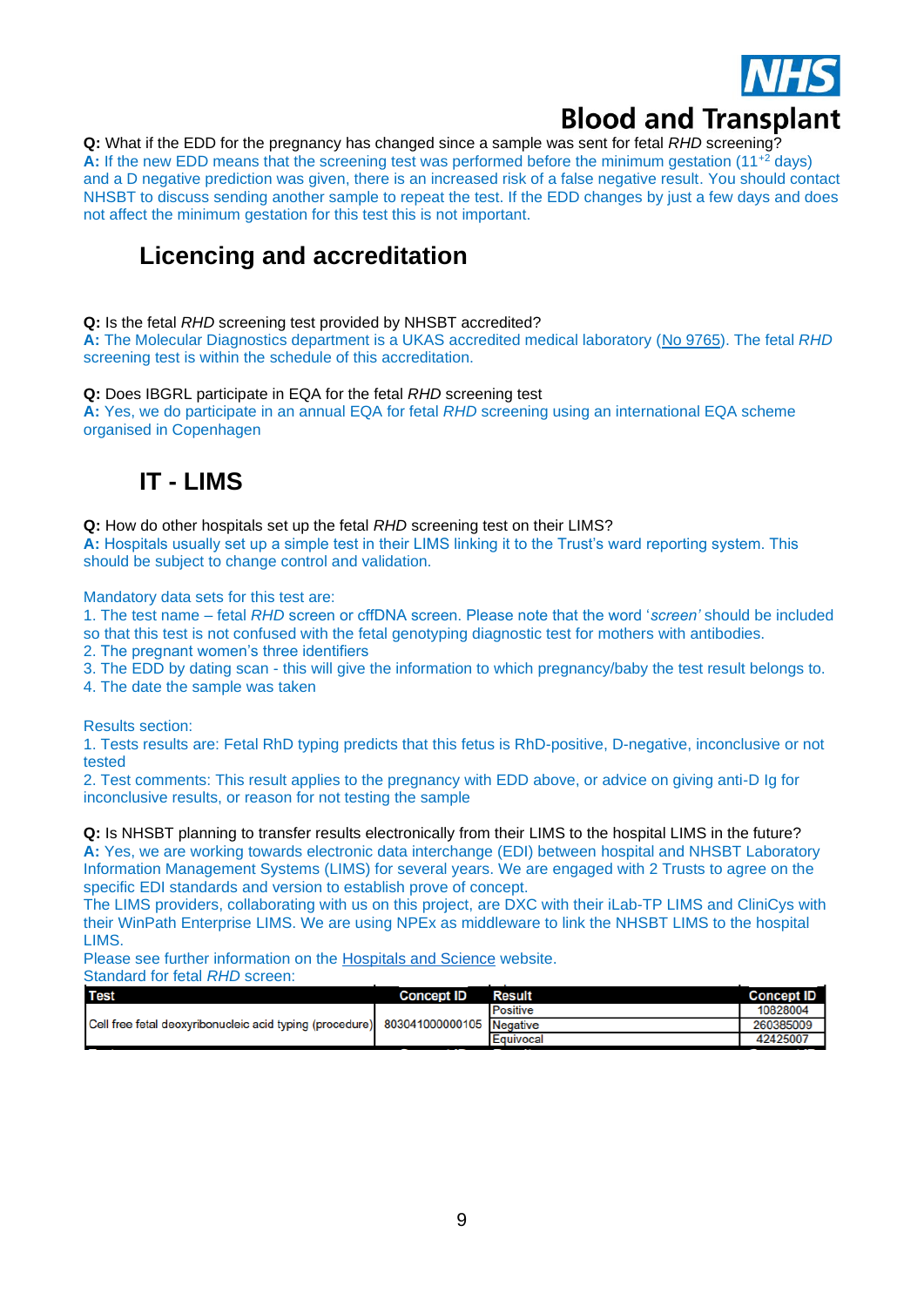

## **Results and reports**

### <span id="page-9-0"></span>**Q:** How do IBGRL report results for fetal *RHD* screen?

- **A:** Please request sample results from Erika Rutherford for more details
	- 1) Fetal RhD typing predicts that this fetus is RhD-positive
	- 2) Fetal RhD typing predicts that this fetus is RhD-negative
	- 3) Fetal RhD typing was Inconclusive. Manage this pregnancy as if this fetus is RhD-positive
	- 4) Rejected sample, please send a repeat sample before 25 weeks gestation
	- 5) Rejected sample, inappropriate test request (reason will be given)

#### <span id="page-9-1"></span>**Q:** Would IBGRL report reasons for rejection?

**A:** Yes, we do give some generic reasons but owing to volume of samples processed we are unable to give detailed reasons for each sample. Examples include, but are not limited to:

- 'Insufficient blood in tube' if there was insufficient plasma
- Sample grossly haemolysed therefore unable to test
- EDD not supplied
- Inadequate labelling of sample or sample not dated / signed
- <span id="page-9-2"></span>There was a discrepancy between the sample and request form

**Q:** It has been 14 days since a sample was sent but results do not appear to be available – who do I contact? **A:** You should contact your local hospital 'Send Away' laboratory (usually within the departments of Pathology or Blood Transfusion). NHSBT are not able to give fetal *RHD* screening results directly to clinical staff.

#### <span id="page-9-3"></span>**Q:** Could Midwives look up results on Sp-ICE?

**A:** Yes, midwifes can be trained and added as users by the Sp-ICE Laboratory Administrator for this system and can look up their patient results on Sp-ICE.

#### <span id="page-9-4"></span>**Q:** Is it possible that there is insufficient fetal DNA so that IBGRL could not give a result?

**A:** This should not be the case if the sample is taken after the 11+2 week based on the dating scan. Although, samples could fall in the 'inconclusive' category.

IBGRL has, according to the latest statistics, an approximate 4% inconclusive rate (recommendation is to treat as D-positive). Follow up has shown that 70-80% of these cases do result in a D-positive fetus and therefore recommendation to receive anti-D Ig is correct.

However, less frequently the result could also be falsely called D-negative. The rate for false negatives is approximately 0.1%, as stated on the patient information leaflet. The causes include insufficient fetal DNA and wrong blood in tube

<span id="page-9-5"></span>**Q:** Can hospitals receive email alerts when reports are verified?

**A:** The email alert functionality is not activated on Sp-ICE. Hospitals can view their latest reports either in "View Latest Reports" or by using a date filter on the "View Reports by Location" folder.

<span id="page-9-6"></span>**Q:** Would it be possible to receive reports via email?

**A:** No, we only report via Sp-ICE.

#### <span id="page-9-7"></span>**Q:** Is Sp-ICE the only way to receive reports?

**A:** Yes, we only report electronically via Sp-ICE which is the safest way to deliver patient results and to save the environment. We are developing electronic data interchange (EDI) between the hospital's LIMS and our Hematos system but that will take some time.

<span id="page-9-8"></span>**Q:** Is NHSBT developing EDI – electronic requesting (order comms) and reporting for this test? **A:** Yes, we are considering this, but it is a long-term development and will not be in place within the next couple of years.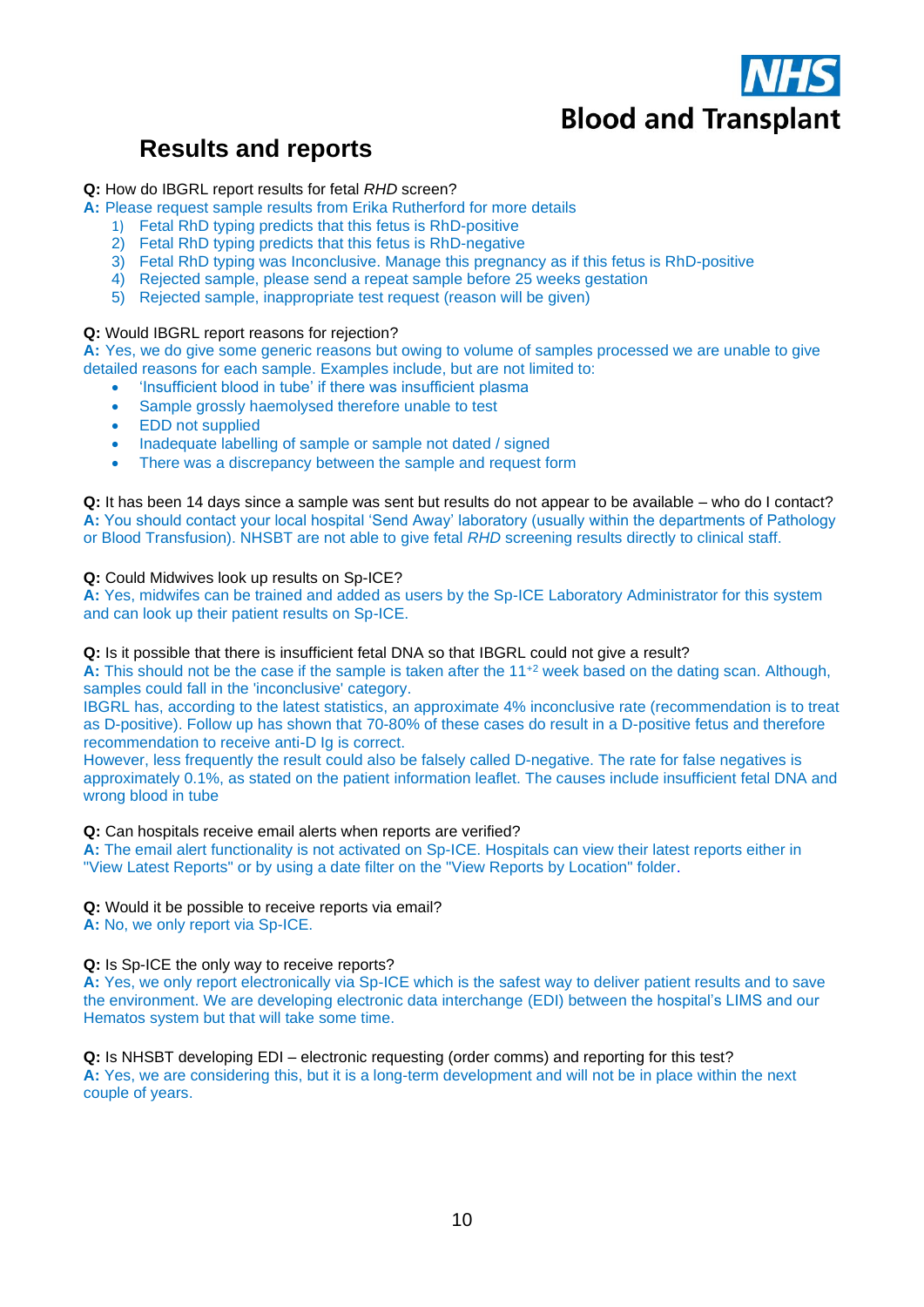

<span id="page-10-0"></span>**Q:** Could hospital sample numbers be bar coded and included on the results sheet?

**A:** Hospital barcoded sample numbers, which are unique to the sample (not to the patient) can be included on the referral form and will be included on the result report. However, we cannot currently insert a barcode into our result reports. Please note that the hospital barcode sample number is not acceptable as a point of identification.

#### <span id="page-10-1"></span>**Q:** Could the results be barcoded?

**A:** NHSBT are not currently able to add a barcode to the reported results.

#### <span id="page-10-2"></span>**Q:** How will the results be sent to the hospital?

**A:** The fetal *RHD* screening results will be **only** available via our online reporting system [Sp-ICE](http://hospital.blood.co.uk/diagnostic-services/sp-ice/) from 1st April 2019 for NHS Trusts. IBGRL will not print paper reports to be compliant with the [government requirement](https://simpligov.com/4-benefits-paperless-government-automation/) that the public sector should be paperless. The other reasons are to keep the cost down for this test as well as having a low impact on the environment.

## **Cord blood testing**

<span id="page-10-4"></span><span id="page-10-3"></span>**Q:** Can hospitals drop the testing of cord blood for D at delivery when the result of the test states the baby will be D-positive/negative?

**A:** NHSBT are not currently recommending that hospitals discontinue cord blood testing at this time, although the cord blood test for predicted D-positive babies could be suspended.

Other European countries have continued cord blood testing for several years post introduction of the national screening test. (See above questions on sensitisation and anti-D Ig failure rates). However, Denmark and the Netherlands have discontinued cord blood testing now.

#### <span id="page-10-5"></span>**Q:** Do hospitals need to continue to test all cord blood samples?

**A:** Your Trust would need, as a minimum, to test cord blood samples for the D-negative predicted babies or continue to test all cord bloods. At the NICE assessment, the reason for continuing to test all was heavily influenced by concerns on whether it was possible to implement differential testing for busy midwives. If it is thought by the organisation that is implementing this that it is safe and practical to only test the blood of mothers predicted to have a D-negative fetus and not those predicted to be D-positive, then the modelling suggested that there would be further cost savings.

#### The rationale behind this is explained below:

An alternative postpartum-testing strategy to those included in the NICE scope was assessed. *The strategy separated women in whom NIPT identified a D-positive fetus from women in whom NIPT gave an inconclusive result (and were therefore treated as if the fetus was D-positive). Cord blood typing was done for women identified as having either a D-negative fetus by NIPT or who had an inconclusive NIPT result, but not done for women in whom NIPT indicated a D-positive fetus and resulted in total costs of £15,230,372 and £2,433,756 QALYs per 100,000 pregnancies. This postpartum approach dominated all other NIPT strategies, and the ICER for this strategy compared with current practice was £1,638,356 saved per QALY lost.*

NICE would like to reassess, after a couple of years, if the UK could discontinue with the cord blood testing in line with the Netherlands and Denmark.

<span id="page-10-6"></span>**Please report any discrepancies, between the predicted fetal group and laboratory findings at birth, to IBGRL.**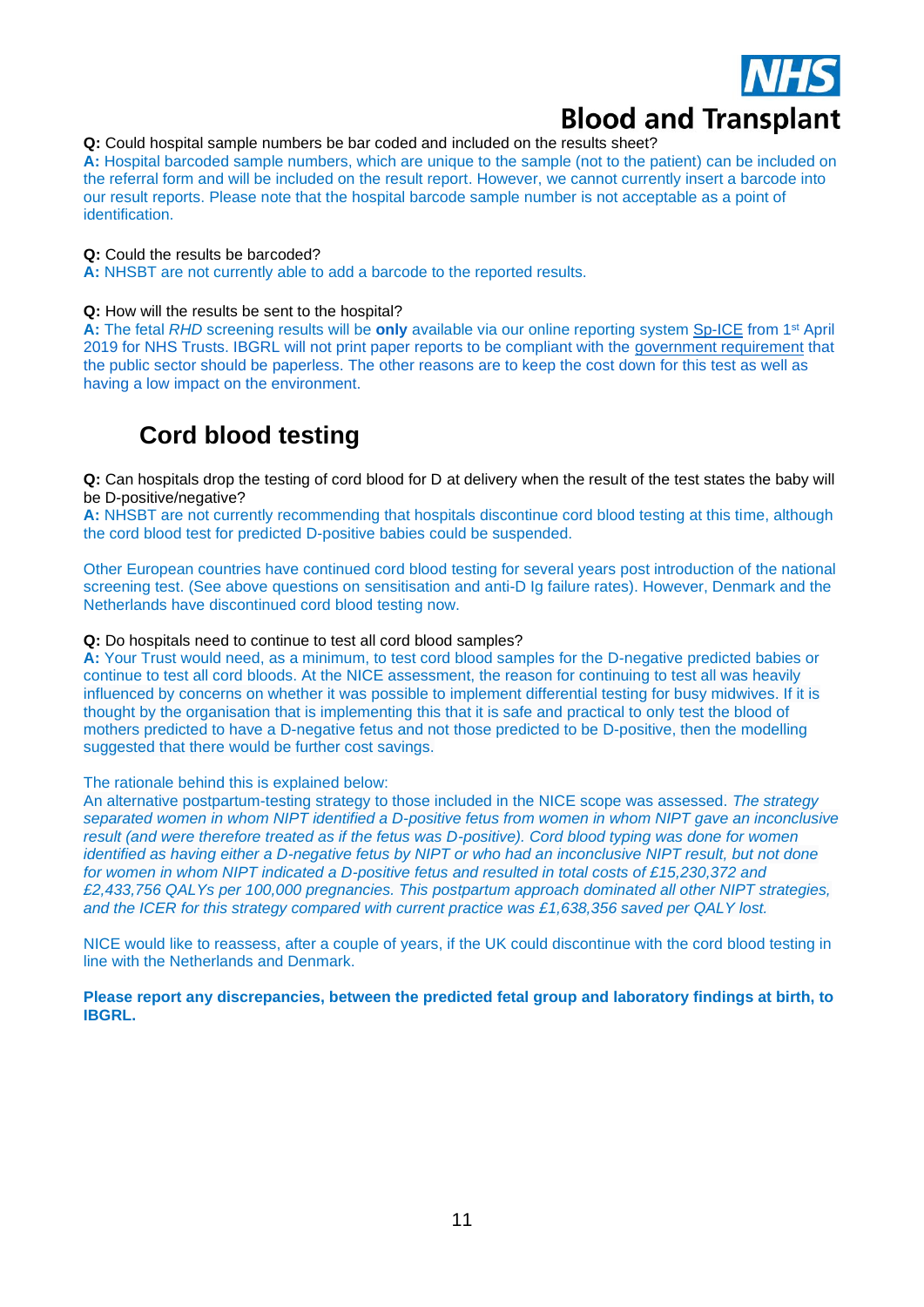

# **Wrong blood in tube**

#### <span id="page-11-0"></span>**Q:** Should two samples be tested to avoid wrong blood in tube (WBIT)?

**A:** This subject was discussed at the NICE assessment. A decision had been made (due to cost pressures) that IBGRL will only test one sample, the same as RCI or H&I, and we will not require or test a second sample. This is a routine test and samples will be taken in a controlled environment by trained staff to avoid wrong blood in tube incidents.

<span id="page-11-1"></span>**Q:** Has the mitigation of Wrong Blood in Tube (WBIT) been considered in any Trust who has implemented fetal *RHD* screening?

**A:** The answer is- I don't know. None of the Trusts, which implemented, have told me that they have a process in place to mitigate WBIT for this test, but this does not mean they haven't.

This could be detected at birth only when the cord blood testing is done, and an additional genetic test is performed to confirm WBIT.

I discussed false D-negative predictions with SHOT. They would appreciate if this is reported to SHOT and the cord blood and mothers blood samples send to IBGRL so that we can compare the genotype results and establish WBIT, incorrect result or other causes. IBGRL would report back to the Trust with corrective and preventative actions.

The only time this would affect the pregnant women would be in a D-negative prediction of the fetus, who would only get anti-D Ig at birth. The mothers with D-positive predictions would receive anti-D Ig, although unnecessarily, but they would have received it under the existing pathway anyway.

NICE have considered false negative predictions in their scenarios – see sensitisation rates table copied from the full NICE guidance.

The false D-negative rate, which would include WBIT, for fetal *RHD* screening is 0.1% according to the literature. At present IBGRL has a false negative prediction rate of 0.08%. This is comparable to the findings from Denmark and the Netherlands, which reported a rate of 0.03%. Both countries have stopped cord blood testing after one year of national implementation.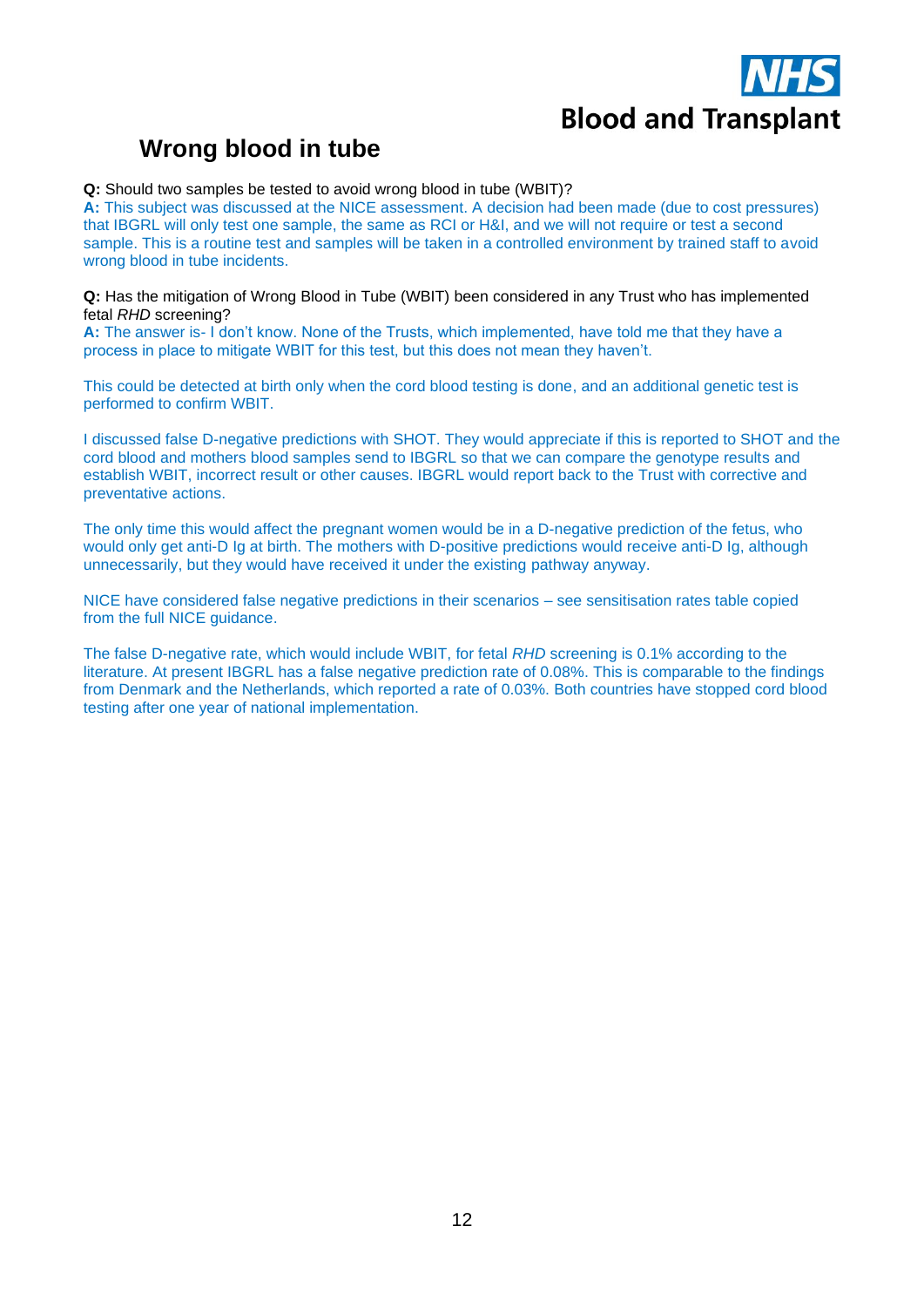

# **Discrepant results**

<span id="page-12-1"></span><span id="page-12-0"></span>**Q:** Do we have to report discrepancies between the predicted fetal group and laboratory findings at birth? **A:** Your feedback on our test results is vital to maintain accurate data on how our tests perform. If you identify an incorrect result, please contact [molecular.diagnostics@nhsbt.nhs.uk](mailto:molecular.diagnostics@nhsbt.nhs.uk) as soon as possible and retain cord blood and maternal blood.

- 1. If IBGRL have reported a **fetal D-positive result** and the cord blood phenotype result is D-negative we would appreciate if you inform us, but we will **not** investigate cord and mothers blood samples. The rationale behind this is that although the mother had received anti-D Ig unnecessarily at 28 weeks there has been no harm done as procedures had been followed according to the advice/result given. Please report all discrepant results to SHOT who will decide if they include it in their reports.
- 2. If IBGRL have reported a **fetal D-negative result** and the cord blood phenotype result is D-positive you should send us some cord and mum's blood. We will investigate for wrong blood in tube. You should report to SHOT, if the IBGRL result is found to be a false D-negative prediction.

NICE and SHOT indicated that they would like our findings for the following reasons:

- 1. NICE would like to reassess, after a couple of years, if the UK could discontinue with the cord blood testing in line with the Netherlands and Denmark
- 2. SHOT would like to know failure rates where **anti-D was not given to mums at 28 weeks** when their fetus was predicted to be **D-negative and was confirmed D-positive** by IBGRL. The investigation might give the root cause as:
	- a. wrong blood in tube (mum or cord)
	- b. genuine incorrect results
	- c. lab errors
	- d. other to be specified when root cause has been established
- 3. Please contact SHOT if you have any questions regarding reporting.

## <span id="page-12-2"></span>**Explanation regarding discrepancies:**

- 1. How do you define a discrepancy between fetal *RHD* screening result and cord blood? This is a screening test and gives predicted results – therefore there is no discrepancy with the actual cord blood result. You could view it like a microbiology reactive screen and the actual result confirmatory result which might be negative.
- <span id="page-12-3"></span>2. What happened when fetal *RHD* screening test predicted RhD-positive and the cord blood result is RhD-negative?

The fetal *RHD* screen has been set up to be highly sensitive for detection of fetal *RHD*, thus avoiding false negative results as in such cases anti-D Ig will not be given. The false negative rate in this case is <0.1% i.e. highly accurate.

The false positive prediction is up to 2% although this is dependent on the ethnicity of the population.

#### Please see our [User Guide](https://nhsbtdbe.blob.core.windows.net/umbraco-assets-corp/10757/inf1259.pdf)

*During pregnancy a small amount of cell-free fetal DNA is present in maternal blood. This DNA can be analysed for RHD exons 5 and 7 using real-time polymerase chain reaction to predict the baby's D blood group to see if it differs from that of the mother. The test is highly accurate and can be performed from 11+2 weeks gestation (crown rump length > 45mm). However, owing to the sensitivity of the test, there is a small chance (0.1%) that a fetus predicted to be D-negative will be D-positive at birth. Please inform the Molecular Diagnostics department as soon as possible if this occurs and send a sample of cord and mother's blood if available. Owing to the presence of rare variant RHD genes, up to 2% of fetuses predicted to be D-positive will in fact be D-negative at birth.* and the [Patient information leaflet](https://nhsbtdbe.blob.core.windows.net/umbraco-assets-corp/4401/inf1263.pdf)

*How will the results affect my treatment? Unborn baby is D-positive If your blood test report shows that your unborn baby is D-positive, or the result is inconclusive, you will be offered an anti-D injection. However, 2.0% of these babies may in fact be D-negative. This is of no concern as anti-D prophylaxis would have been offered in all cases if DNA testing had not taken place and the injection will not harm your baby*

False positive results may occur owing to the following reasons:

• Rare silent or variant Rh genes or weak D alleles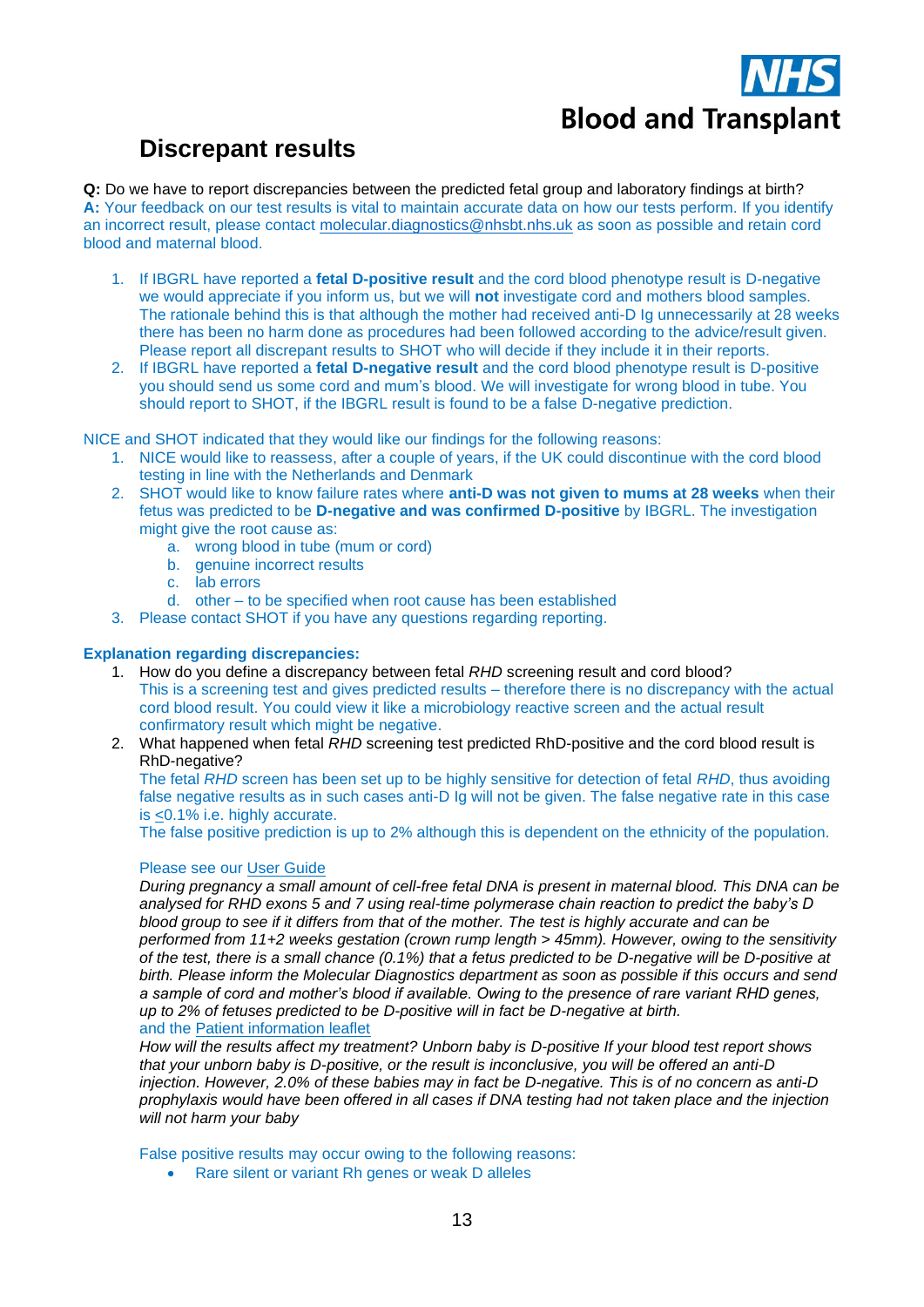

- Vanishing twin
- Extraneous low-level DNA contamination of the sample (every effort is made to avoid this during testing).
- <span id="page-13-2"></span>3. How do other hospitals manage their false positive results?
	- a. One Trust detected weak D cases and acted accordingly, other hospitals either do not test cord blood from D-positive predictions or do not test for weak D and continue to use the results of cord blood testing to guide postnatal prophylaxis.
	- b. Since 2013, when fetal *RHD* screening was introduced as a pilot service, IBGRL have been made aware that the fetal *RHD-positive* genotype was correct and the cord blood D-negative result was incorrect owing to wrong cord blood in tube.
- <span id="page-13-3"></span>4. Should the cord blood be tested at RCI for weak D investigation?

You could investigate the cord blood for weak D, however, current guidelines do not recommend this course of action.

<span id="page-13-0"></span>5. Uncomfortable with NOT issuing anti-D Ig when there is a discrepancy, having given anti-D Ig unnecessarily at 28 weeks?

The women will have been informed about this in the [Patient information leaflet](https://nhsbtdbe.blob.core.windows.net/umbraco-assets-corp/4401/inf1263.pdf) see above under point 2.

- <span id="page-13-1"></span>6. Would a discrepancy casts doubt over our results and how to manage these patients? As I outlined above this does not cast doubt over your results post-delivery as it is expected that 2% of the D-positive predictions will be D-negative as described above under point 2.
- <span id="page-13-4"></span>7. Has NICE done a risk assessment, do we need to do one? I searched the [NICE documentation](https://www.nice.org.uk/guidance/dg25/) on the website – apart from the copied sections NICE do not analyse false D-positive results, although anti-D Ig had been given unnecessarily the cord blood group will determine the anti-D Ig use at birth.

#### <span id="page-13-5"></span>**Q:** What are the reasons for inconclusive results?

- <span id="page-13-6"></span>**A:** These are some of the reasons for an inconclusive result:
	- 1. The assay reporting algorithm is designed to give an inconclusive result in the presence of most variant or silent *RHD* genes. Such genes could be present in either the maternal or the fetal genome (or both). Although some of these genes (such as *RHDΨ*) do not produce D antigen, others can cause immunisation to D so it is safer to give an inconclusive test result and treat as - positive.
	- 2. If the baby is D-positive but there are lower than normal levels of fetal DNA in the maternal plasma there may be insufficient fetal DNA for the assay reporting algorithm to generate a "positive" result and instead an "inconclusive" result is given, In around 70-80% of cases where an inconclusive result is issued, the baby is usually found to be D-positive at birth. Therefore, it is recommended to treat these pregnancies as D-positive and give anti-D Ig.
	- 3. There is a risk of error when a D-negative mother has received a solid organ transplant from a Dpositive donor, this could result in a fetus being falsely assigned or treated as D-positive due to transfer of residual donor cells containing D-positive DNA in the transplanted organ. If the baby is Dnegative and small quantities of donor D+ cells are present, an inconclusive fetal *RHD* screening result may be obtained.
	- 4. Other rare but potential causes of inconclusive results may be: extraneous contamination of the blood sample, extraneous contamination of testing reagents (all normal precautions are taken to ensure this doesn't occur), contamination during testing, vanishing twin syndrome.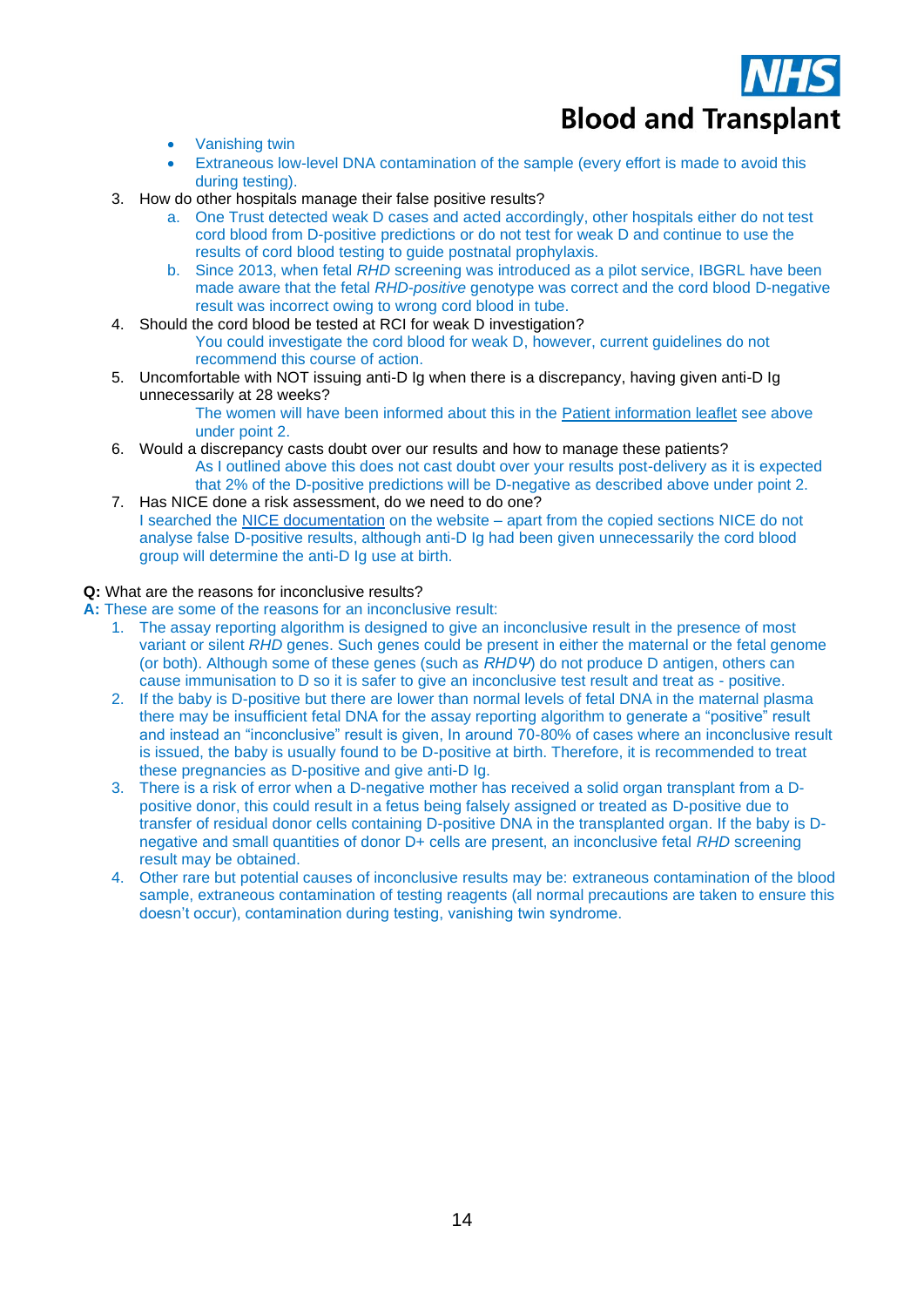

## **Implementation process**

#### **Q:** How do we set up the fetal *RHD* screen in our Trust?

**A:** The most important step is to identify a project lead. This could be someone who needs project management experience either for personal development or their portfolio. Other options would be the Transfusion Practitioner or an enthusiastic member of staff who can drive the project forward and liaise with the pathology and maternity teams, ensuring actions are completed on time.

The overall implementation plan could look like this (please note that the outlined steps can be started simultaneously):

- 1. **Project lead:** Contact the NHSBT Business Development Manager (BDM) email: [erika.rutherford@nhsbt.nhs.uk](mailto:erika.rutherford@nhsbt.nhs.uk) for the latest documentation, calculation template, maternity pathways etc.
- 2. **Project lead:** Write a business plan using the calculation template and documents our BDM can email you
	- Sign off by CEO and Finance Director
- 3. **Maternity team:** Agree a maternity pathway, using the maternity pathway examples from other hospitals
	- Sign off by relevant committees
	- Train all staff
- 4. **Pathology team:** Set up changes in Pathology
	- Set up test in IT systems using the sample reports provided by BDM
	- Agree booking in, send away and resulting of reports using the sample SOP
- 5. **Project lead:** Inform NHSBT to send contract for sign off • Ensure CEO has signed contract
- 6. **Project lead:** Complete and sign communications document which our BDM will send you when you are closer to your start date
- 7. Start!

#### <span id="page-14-0"></span>**Q:** Are customer satisfaction survey results available on your website?

<span id="page-14-1"></span>**A:** Yes, IBGRL publishes their latest survey results on their website, including implemented improvements.

## **Suggestions for key performance indicators**

- **Q:** Do other hospitals measure success and key performance indicators for this test?
- **A:** Yes, Royal Berkshire and Southampton have published posters. Please contact

[Erika.rutherford@nhsbt.nhs.uk](mailto:Erika.rutherford@nhsbt.nhs.uk) if you would like a copy.

I have summarised some suggestions below:

- 1. Take up rate
	- a. Measure increase in take up over a set period  $-$  1/2 year or 1 year
	- b. Record reasons for not taking the test
	- c. Record reason for refusing to have anti-D Ig with or without the fetal *RHD* screen
	- d. Record % of uptake/referral rate compared to % of D negative women eligible for the fetal *RHD* screen
- 2. Anti-D Ig compliance to demonstrate improvement to compliance pre and post implementation of fetal *RHD* screen
	- a. RAADP
	- b. Post-natal
	- c. Potential sensitising event
	- d. Failure to give anti-D Ig or given when not required
- 3. FMH test compliance
	- a. Potential sensitising event
	- b. Post-natal
- 4. Cord blood testing
	- a. Compliance cord blood tested, maternal sample sent not sent
- 5. Test failure rate for fetal D-negative prediction versus Cord blood group result D-positive
- 6. Cost saving